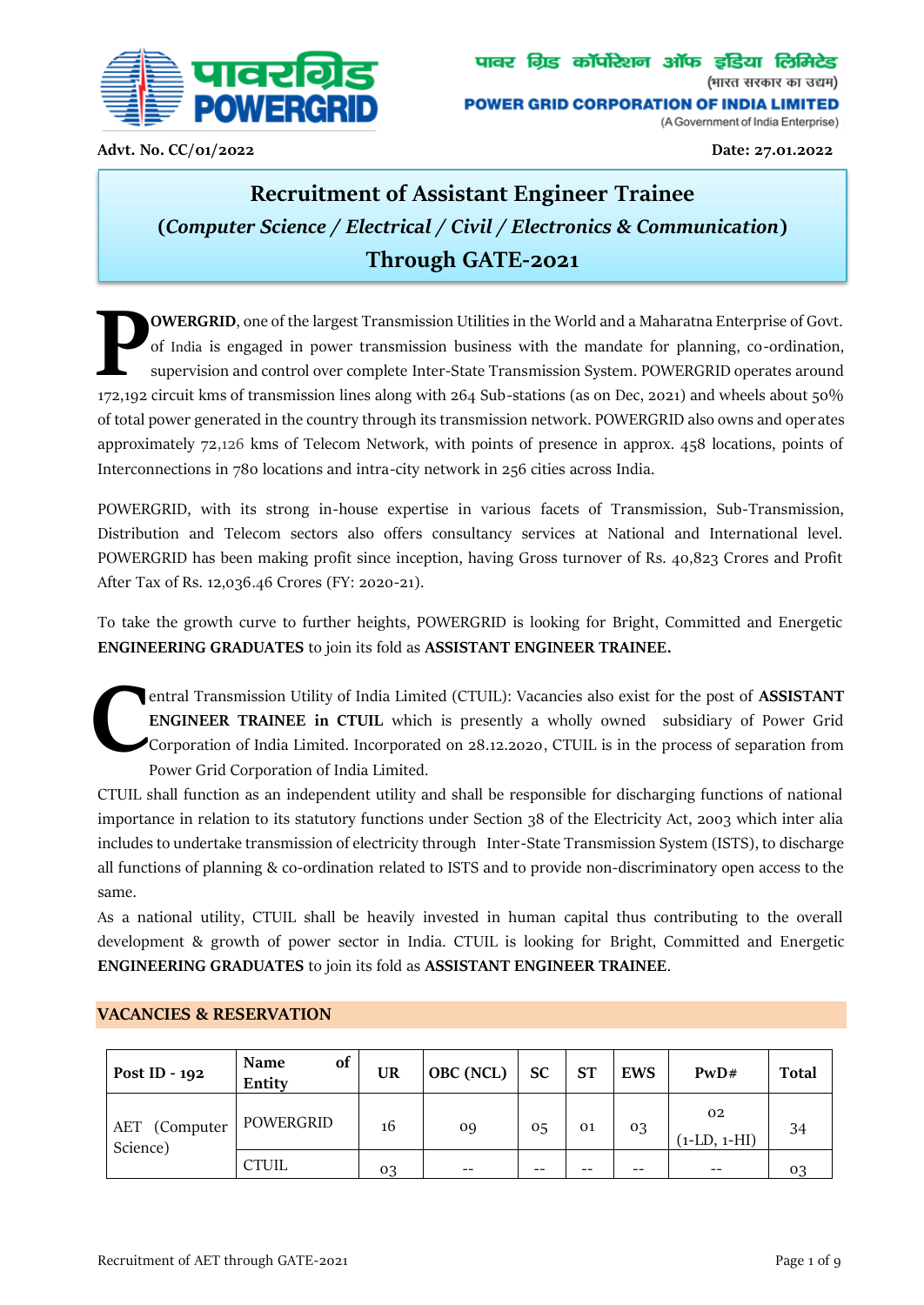

## पावर ग्रिड कॉर्पोरेशन ऑफ इंडिया लिमिटेड

(भारत सरकार का उद्यम)

#### **POWER GRID CORPORATION OF INDIA LIMITED**

(A Government of India Enterprise)

| Post ID - 192    | of<br><b>Name</b><br>Entity | <b>UR</b> | OBC (NCL) | <b>SC</b> | <b>ST</b> | <b>EWS</b>     | PWD#                 | <b>Total</b> |
|------------------|-----------------------------|-----------|-----------|-----------|-----------|----------------|----------------------|--------------|
| AET (Electrical) | <b>POWERGRID</b>            | 25        | $09+05*$  | 08        | 03        | 0 <sub>5</sub> | 03<br>$(2-LD, 1-HI)$ | 55           |
|                  | <b>CTUIL</b>                | 04        | 01        | --        | --        | --             | --                   | 05           |
| AET (Civil)      | <b>POWERGRID</b>            |           | $01^*$    | $01^*$    | $- -$     |                | --                   | 02           |
|                  | <b>CTUIL</b>                | 02        | --        | --        | $- -$     | $- -$          | --                   | 02           |
| <b>AET</b>       | <b>POWERGRID</b>            | $- -$     | $01^*$    | $01^*$    | --        | --             | $- -$                | 02           |
| (Electronics)    | <b>CTUIL</b>                | 02        |           | --        | --        | --             | --                   | 02           |
|                  | Total                       | 52        | 26        | 15        | 04        | ο8             | 05                   | 105          |

# Horizontal Reservation LD-Locomotive Disability HI-Hearing Impaired

\* Unfilled/backlog vacancy

## **Reservation for Persons with Disability (PwD)**

The Reservation of Posts for PwD and identification of posts for different sub categories of PwD in Gr-A (as per Govt. of India notification) shall be as indicated below.

| <b>Post</b>               | <b>Reservation#</b> | <b>PwD Sub-categories identified suitable</b>     |
|---------------------------|---------------------|---------------------------------------------------|
|                           |                     | (a) B, LV (b) D, HH (c) OA, OL, OAL, CP, LC, Dw,  |
| AET (Computer<br>Science) | $1-I.D$<br>$1-HI$   | AAV (d) ASD (M), SLD, MI (e) MD involving (a) to  |
|                           |                     | (d) above                                         |
|                           | $2-I.D$             | (a) D, HH (b) OL, CP, LC, Dw, AAV (c) ASD (M),    |
| AET (Electrical)          | $1-HI$              | SLD, MI (d) MD involving (a) to (c) above         |
|                           |                     | (a) D, HH (b) OA, OL, LC, Dw, AAV (c) SLD, MI     |
| AET(Civil)                |                     | (d) MD involving (a) to $(c)$ above               |
| AET (Electronics)         |                     | (a) LV (b) HH (c) OA, OL, LC, Dw, AAV (d) SLD, MI |
|                           |                     | (e) MD Involving (a) to (d) above                 |

# Horizontal Reservation

Category Abbreviations: B=Blind, LV=Low Vision, D=Deaf, HH=Hard of Hearing, OA=One Arm, OL=One Leg, OAL=One Arm and One Leg, CP=Cerebral Palsy, LC=Leprosy Cured, Dw=Dwarfism, AAV=Acid Attack Victims, ASD=Autism Spectrum Disorder (M=Mild), SLD=Specific Learning Disability, MI=Mental Illness, MD=Multiple Disabilities

## **ELIGIBILITY CRITERIA**

#### Valid Score in the GATE 2021

Candidate should have appeared in the corresponding paper of GATE 2021 as shown in the following table and Qualified in the same. The qualifying marks as declared by GATE 2021 Organizing Body shall be considered.

| Post                          | Corresponding GATE 2021 Paper |
|-------------------------------|-------------------------------|
| <b>AET</b> (Computer Science) | CS                            |
| AET (Electrical)              | EF.                           |
| AET (Civil)                   | CF.                           |
| AET (Electronics)             | EC                            |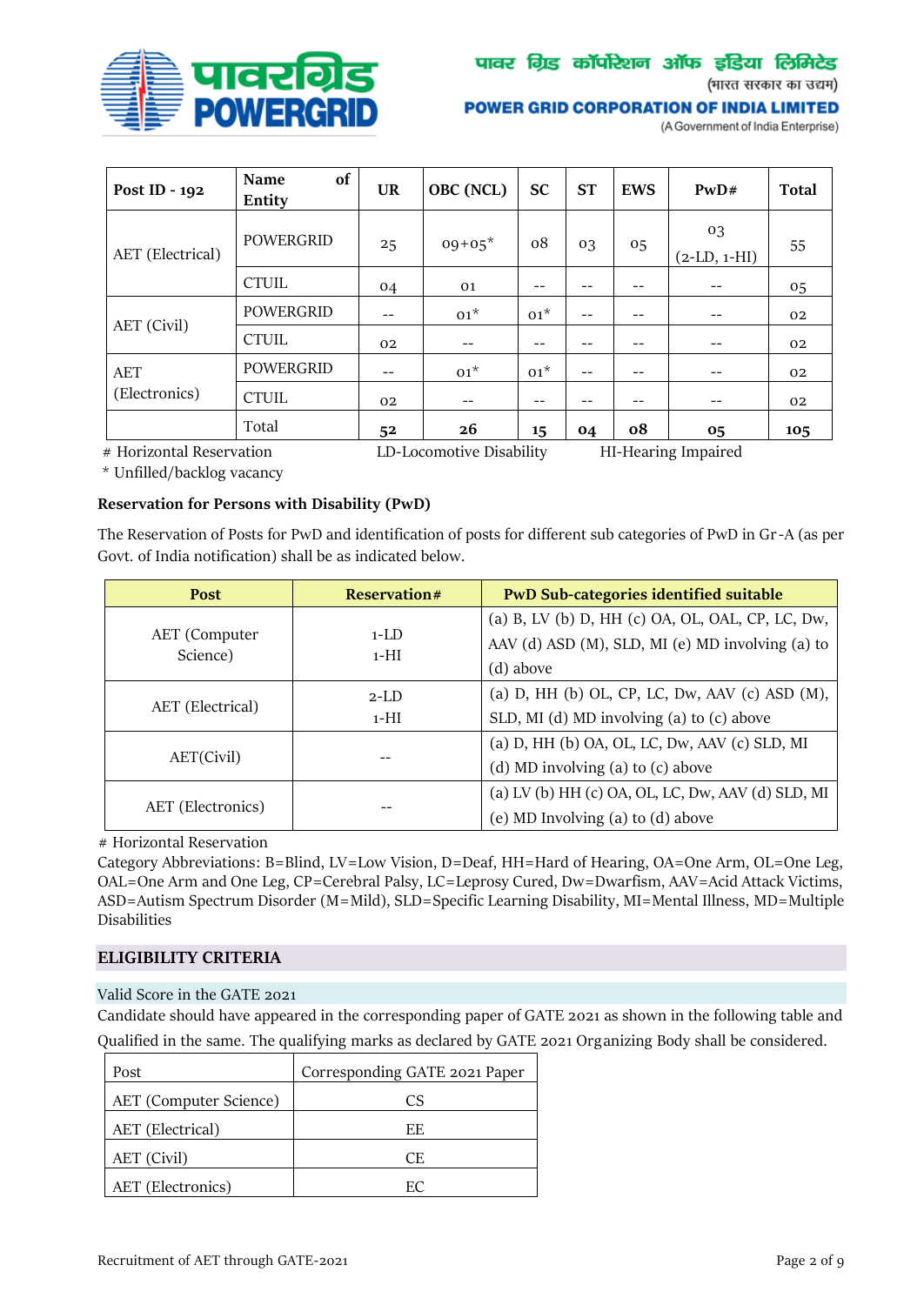

## **UPPER AGE LIMIT**

28 years as on 31.12.2021 (Candidates should have been born on or after 31.12.1993)

## **ESSENTIAL QUALIFICATION**

| <b>Course</b>    | Discipline          |                           |       |                             |  |  |
|------------------|---------------------|---------------------------|-------|-----------------------------|--|--|
|                  | Electrical          | Electronics               | Civil | Computer Science            |  |  |
| Full Time B.E./  | Electrical/         | Electronics /             | Civil | Computer Science/           |  |  |
| $B.Tech/ B.$ Sc  | Electrical (Power)/ | Electronics &             |       | Engineering Computer Engg./ |  |  |
| $(Engg.)$ from   | Electrical and      | Communication/Electronics |       | Information Technology      |  |  |
| recognized       | Electronics/        | & Telecommunication /     |       |                             |  |  |
| University/      | Power Systems       | Electronics & Electrical  |       |                             |  |  |
| Institute with   | Engineering/        | Communication /           |       |                             |  |  |
| minimum 60%      | Power Engineering   | Telecommunication Engg.   |       |                             |  |  |
| marks or         | (Electrical)        |                           |       |                             |  |  |
| equivalent CGPA* |                     |                           |       |                             |  |  |

\* For instruction on conversion of CGPA into percentage, refer to points 7 and 8 of "GENERAL INFORMATION AND INSTRUCTIONS". Only those candidates who possess the above qualification as on last date of application are eligible.

## **RELAXATIONS AND CONCESSIONS**

- 1. Reservation/ Relaxation/ Concession to candidates belonging to reserved categories shall be as per Government of India directives.
- 2. Persons suffering from not less than  $40\%$  of the relevant disability shall only be eligible for the benefit for PwD.
- 3. Relaxation in Marks in essential qualification: Qualifying Marks in essential qualification is relaxed to pass marks for posts reserved for the respective category.
- 4. **Relaxation in Upper Age Limit**:
	- a) For OBC(NCL) candidates : 3 years (for posts reserved for the respective category)
	- b) For SC/ST candidates : 5 years (for posts reserved for the respective category)
	- c) For PwD candidates : 10 years over and above category relaxation
	- d) Ex-Servicemen/ J&K Domicile/ Victims of riots : As per Govt. of India directives
- 5. **Reservation/ Relaxation/ Concession for SC/ST** will be subject to submission of relevant Caste Certificate in the Govt. of India prescribed format issued by a competent authority, at the time of application and interview, if called for.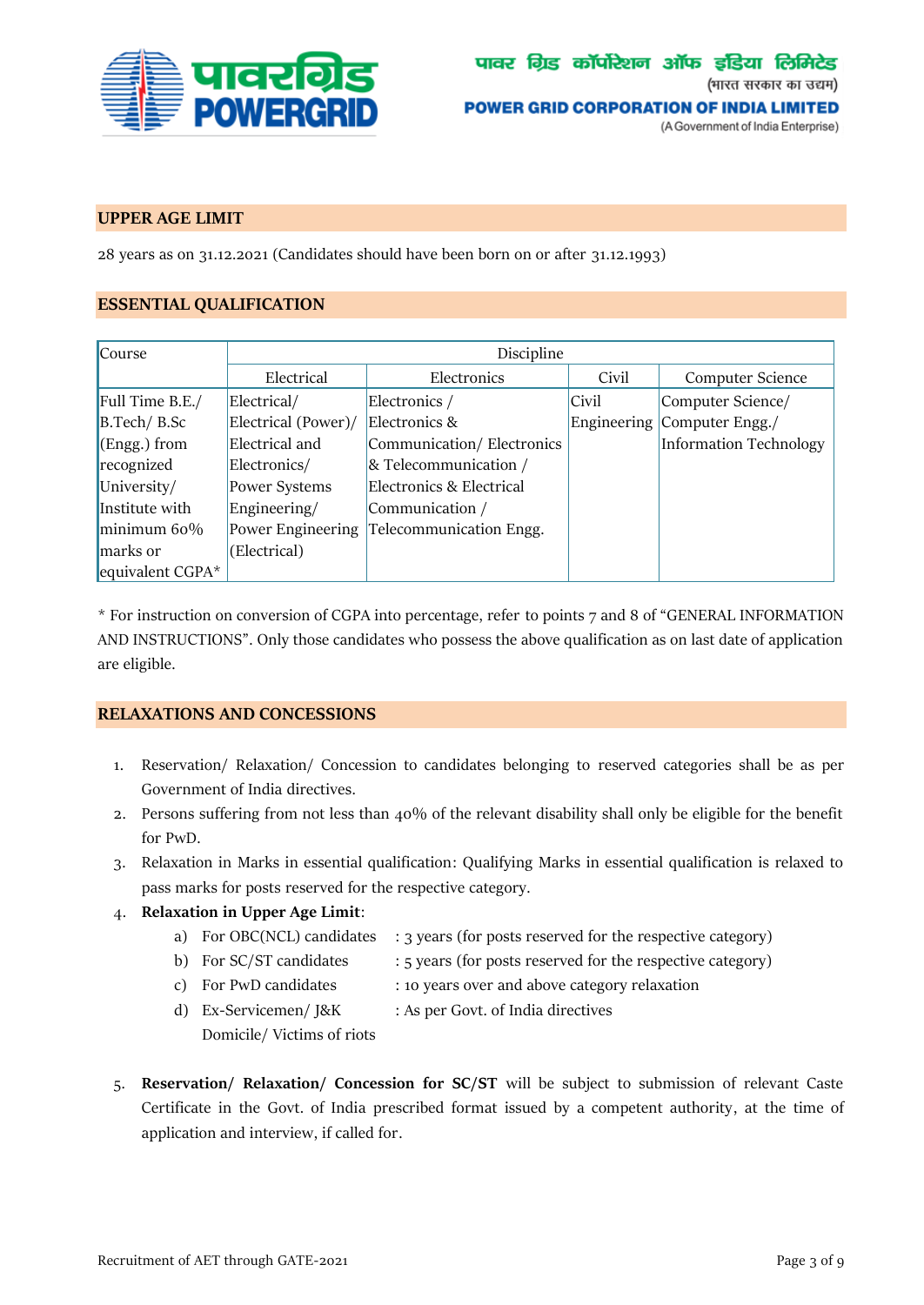

- 6. **Reservation/ Relaxation for OBC (NCL**) will be subject to submission of a copy of OBC (NCL) certificate along with NCL declaration in the format prescribed by the Govt. of India for "Appointment to Posts under Govt. of India" from a competent authority, at the time of application and interview, if called for.
- 7. **Reservation and Relaxation for EWS** will be subject to submission of a copy of the latest Income and Asset Certificate issued by a Competent Authority at time of application and interview, if called for.
- 8. **Relaxation / Concession for Persons with Disability** is subject to submission of Disability Certificate issued by a Government Medical Board in the format prescribed by Govt. of India, at the time of application and interview, if called for.
- 9. **Relaxation/ Concession for J&K Domicile / Ex-Servicemen/ Victims of riots** will be subject to submission of Age relaxation cum Domicile certificate /Discharge certificate in the prescribed format issued by a competent authority, at the time of application and interview, if called for.
- 10. SC/ST/PwD/Ex-SM candidates are exempted from payment of application fee.
- 11. Relaxation/ Concession for POWERGRID/CTUIL Departmental Candidates: Please refer to Internal Circular for details.

## **SELECTION PROCESS**

The Selection Process consists of normalized marks obtained (out of 100) in the corresponding paper of GATE 2021, Behavioral Assessment, Group Discussion & Personal Interview.

Eligible candidates should have qualified and secured a valid score in the corresponding paper of GATE 2021.

Candidates shall be short-listed for Behavioral Assessment, Group Discussion & Personal Interview based on their normalized Marks out of 100 in the corresponding paper of GATE-2021 only and as per the criteria decided by the Management. Candidates shall have the option for appearing the GD/ interview in Hindi or English.

Candidates shall obtain information about their status through their login at the POWERGRID Online Application System. Shortlisted candidates shall be able to download their interview call letter and other relevant documents through the candidate login.

Candidates shortlisted for the Group Discussion and Interview shall be required to bring the documents as mentioned in their interview call letter.

Candidates must qualify in the Personal Interview in order to be considered for empanelment. The qualifying % in interview for different categories is as mentioned below:

| UR Vacancy including EWS | $40\%$                                           |
|--------------------------|--------------------------------------------------|
| Reserved Vacancy         | 30% (Depending on reservation of vacancies only) |

Group discussion will not have any Qualifying Marks.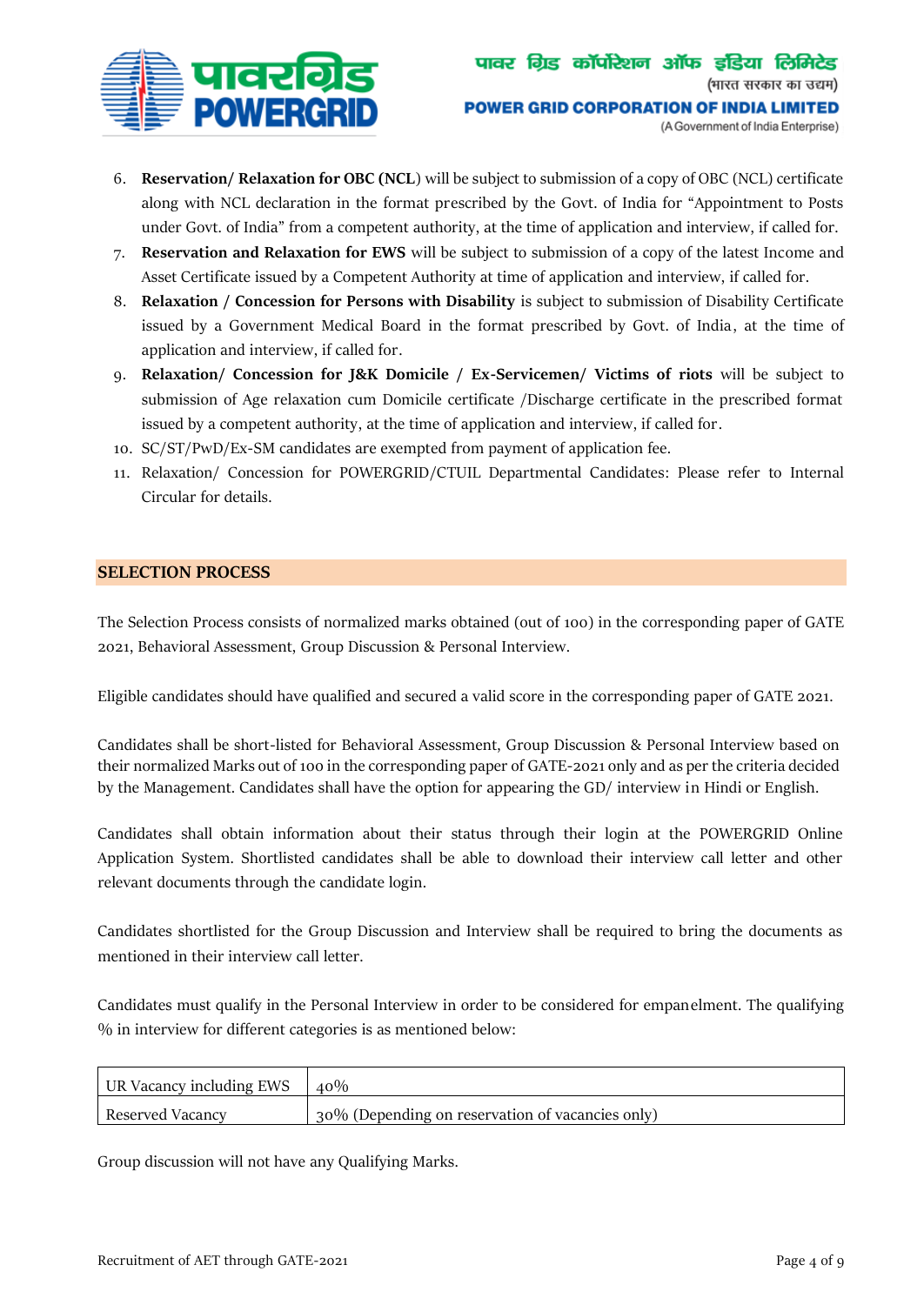

## **Weightage to Different Parameters:**

For calculation of final score of a candidate for empanelment, the weightages of marks obtained in GATE 2021, Group Discussion and Interview shall be as indicated below:

| GATE 2021 Marks (out of 100) | 85%    |
|------------------------------|--------|
| Group Discussion             | $3\%$  |
| Personal Interview           | $12\%$ |

#### **Empanelment of Candidates:**

Candidates shortlisted for GD and interview may have to undergo Behavioral Assessment, results of which shall be used as an input during the interview. Candidates who qualify in the Personal Interview will only be adjudged suitable for empanelment.

Therefore, it is again reiterated that candidates should have qualified in GATE 2021 and in Personal Interview **separately** in order to be considered eligible for empanelment.

**Please note that only GATE 2021 score (Normalized Marks out of 100) is valid for this recruitment process. GATE score of 2020 or prior is not valid.**

Empanelment shall be done on the basis of total vacancies and not separately for POWERGRID & CTUIL. Operation of panel shall be done on the basis of option / preference exercised by the candidate at the time of applying.

The offer of appointment shall be issued to the suitable candidates in the order of category wise merit and based on the requirement. Selected candidates shall be notified through their login in Online application system

Once a candidate gets offer from either POWERGRID / CTUIL, her/his candidature for other organization may automatically be treated as cancelled, even if she/he declines the offer/ does not join the organization. *The Offer is issued to the candidate for POWERGRID / CTUIL (as applicable), on the basis of number of vacancies and rank in overall merit. The offer issued shall be withdrawn and cancelled in case the candidate does not wish to join POWERGRID / CTUIL (as applicable) or decline the offer. No request for change of organization shall be entertained.*

Appointment of selected candidates shall be subject to them being found medically fit in the Pre -Employment Medical Examination to be conducted as per POWERGRID Norms and Standards of Medical Fitness.

[Posting locations](https://www.powergridindia.com/sites/default/files/All-India-Map_SR_WR_ER_NER_NR_UPDATED-Apr%2717.pdf) for selected candidates are likely to be in POWERGRID/CTUIL offices, substations, construction sites spread all across the country.

## **HEALTH**

Applicants should have sound health. No relaxation in POWERGRID Medical Norms is allowed. For details of standards on medical fitness, please visit Career section  $\rightarrow$  Job Opportunities  $\rightarrow$  Health of our website: [www.powergrid.in.](http://www.powergrid.in/)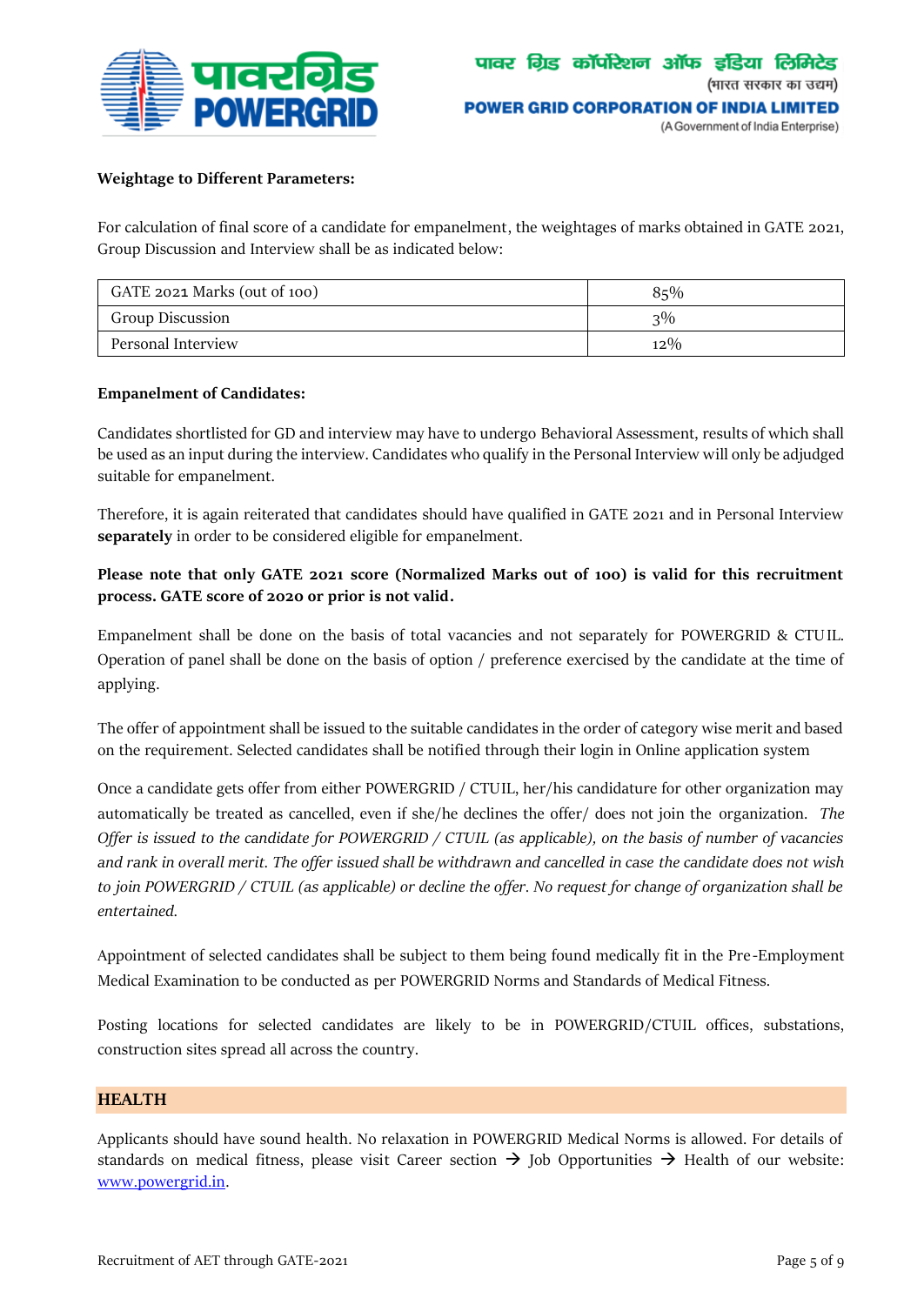

## **COMPENSATION PACKAGE**

The Corporation offers a very attractive pay package and is one of the best in the Industry. Selected candidates will be placed in the pay scale of Rs.40,000/-  $-3\%$ - 1,40,000(IDA) during the one-year training period. They shall be paid stipend in the form of Basic Pay of Rs. 40,000/- along with IDA, HRA and Perks @12% of basic pay during training period.

On successful completion of training and upon regularization, the candidate will be absorbed as Engineer in E2 scale - Rs. 50,000/- 3%- 1,60,000/- (IDA). On regularization, Compensation package includes Basic Pay, Dearness Allowance, Perquisites and Allowance as per cafeteria approach, Performance Related Pay, Company Leased Accommodation / Company Quarters or HRA, Reimbursement of monthly conveyance expenditure, mobile facility reimbursement, laptop facility, PF, Gratuity, Pension & Leave encashment, Group Insurance, Group Personal Accident Insurance, etc.

The Corporation also offers excellent facilities like Short- and Long-term Loans & Advances in subsidized rates including House Building Advance, Medical facilities for self and dependents, etc. to its regular employees in accordance with the policies of the organization from time to time.

#### **SERVICE AGREEMENT BOND**

The selected candidates will be required to execute a service agreement bond to successfully complete the prescribed training period and thereafter serve the organization for at least three years.

The amount of the bond is INR 5,00,000/- for General/OBC (NCL)/EWS candidates and INR 2,50,000/- for SC/ST/PwD candidates, plus applicable taxes.

## **IMPORTANT INSTRUCTIONS FOR REGISTRATION/ APPLICATION**

1. Interested & eligible candidates have to register themselves online irrespective of the applications made earlier for any other post/recruitment process in POWERGRID/ CTUIL, at POWERGRID website [https://www.powergrid.in](https://www.powergrid.in/) with details of their GATE-2021 registration number and other required information.

GATE Registration No. as appearing on the GATE-2021 Admit Card needs to be entered carefully in the online application form. No other number should be entered as GATE-2021 Registration number while applying.

Please note that once your application is submitted, no request regarding change in GATE-2021 Registration Number or Name shall be entertained.

Enter your name and other details exactly as entered in your GATE-2021 score card.

Any other mode of submission of application would not be accepted.

2. Fill up other details in the application very carefully. Please take care while filling out the email/ alternative email fields since all important communication shall be through emails only.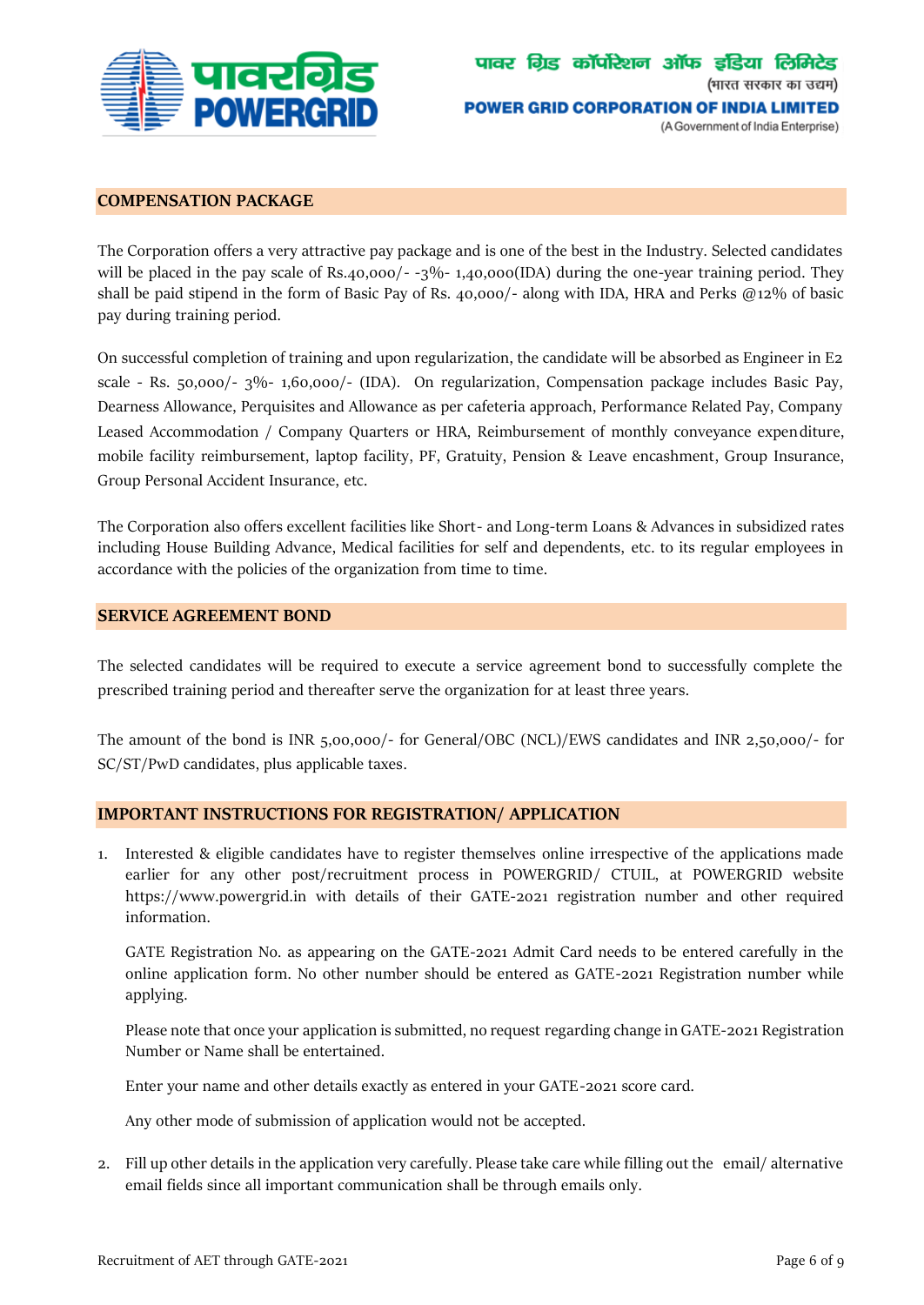

- 3. Upon completion, the candidate should submit the online application by clicking the Submit button at the bottom of the page. If the same is accepted, the system will generate a unique **Registration Number** which shall appear in the completed application form.
- 4. The primary email ID entered by the candidate is the Login ID and the unique **Registration Number** generated is the password for logging in to POWERGRID Online application system.
- 5. If you are not exempted from payment of application fees (only SC/ST/PwD/Ex-SM candidates are exempted), you are required to login to your candidate login section and then deposit **non-refundable application fees of Rs. 500/-** through online mode. On submission of application fees, your application process will be treated as complete.
- 6. No hard copy of application is required to be sent to any address by post.
- 7. In-complete applications / applications without application fees (if applicable) will be rejected.
- 8. Candidates will be required to bring their GATE 2021 Admit card and GATE 2021 Score card for verification at the time of GD/ Interview / Joining in POWERGRID/ CTUIL.
- 9. Candidates will have to upload their latest colour passport size photograph (.jpg file size not exceeding 50 kb), scanned copy of signature (.jpg file size not exceeding 30 kb), caste certificate/ disability certificate/ discharge certificate/ age relaxation cum domicile certificate and essential qualification certificate along with final year/semester marksheet /EWS certificate (.pdf file size not exceeding 1 MB).
- 10. Candidates will have to correctly declare their Name and Date of Birth as mentioned in their Birth certificate or class Xth marksheet/ certificate. Candidates will have to declare their category correctly and must be in a position to submit relevant certificate in prescribed format as and when asked by POWERGRID/ CTUIL.
- 11. Candidates must correctly enter the qualification details including date of acquiring qualification as mentioned in their certificates.
- 12. Candidate should take a print out of the completed application and keep with him/ her safely for future reference.
- 13. If the candidate is called for GD and interview, her/ his identity would be verified with **GATE-2021 admit card** and **Original GATE-2021 score card**. Therefore, candidates are requested to retain their GATE 2021 admit card and score card with them.
- 14. Candidates shall be required to bring a valid photo ID to the interview. Photocopies of the original identification document shall not be acceptable. Candidates **will not be permitted** to appear for the group discussion and interview if original and valid photo identification is not presented along with the GATE 2021 admit card and score card.

## 15. **Payment of Application fee (Non-refundable Rs. 500/-):**

For detailed instructions regarding payment of application fee [CLICK HERE](https://www.powergrid.in/online-payment-application-fees)  [\(https://www.powergrid.in/online-payment-application-fees\).](https://www.powergrid.in/online-payment-application-fees) Candidates are requested to go through the instructions carefully and ensure payment of fees on time.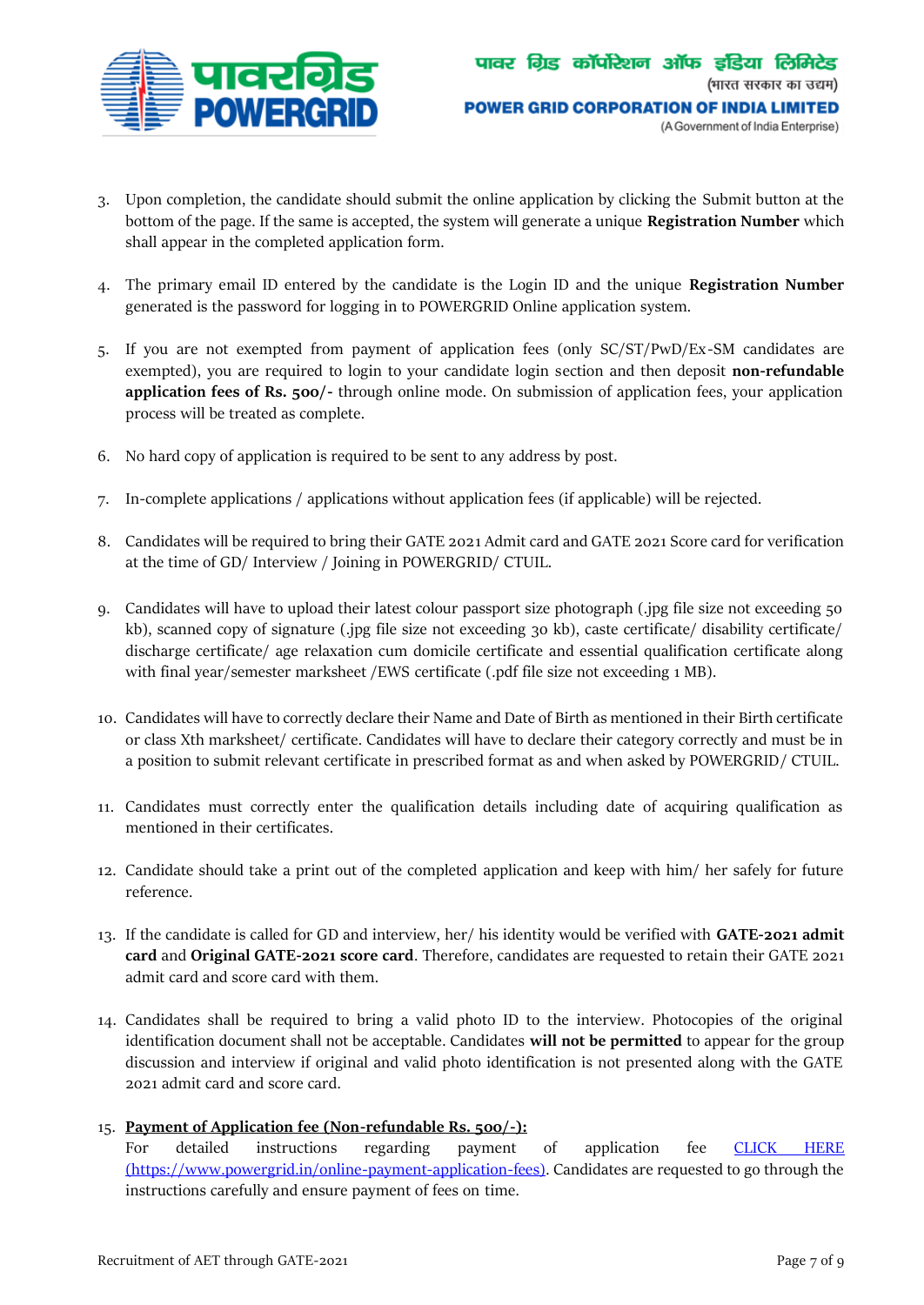

## **GENERAL INFORMATION AND INSTRUCTIONS**

- 1. Only Indian Nationals of age 18 years or above are eligible to apply for POWERGRID/CTUIL.
- 2. Before applying, the candidate should ensure that he / she fulfills the eligibility criteria and other norms mentioned in this advertisement.
- 3. Essential qualification should be recognized in India and from a recognized Institution or University.
- 4. Date of issuance of final mark sheet shall be taken as the date of acquiring qualification.
- 5. Vacancies are for requirement all over the country, mostly site locations. Selected candidates shall be posted for OJT and final postings accordingly.
- 6. Management reserves the right to cancel / restrict /enlarge / modify / alter the recruitment/ selection process, if need so arises, without issuing any further notice or assigning any reason thereafter.
- 7. Wherever CGPA/OGPA/DGPA or Letter Grade in a degree / diploma is awarded, its equivalent percentage of marks must be indicated in the application form as per norms adopted by University / Institute .
- 8. Percentage of marks obtained by the candidate in the bachelor's degree shall be calculated based on the practice followed by the university/institution from where the candidate has obtained the degree. In case the candidates are awarded grades/CGPA instead of marks, the conversion of grades/CGPA to percentage of marks shall be based on the procedure certified by the university/ institution from where they have obtained the bachelor's degree.

 In case the university/ institution does not have any scheme for converting CGPA into equivalent marks, the equivalence would be established by dividing the candidate's CGPA by the maximum possible CGPA and multiplying the result with 100.

- 9. Marks in Essential Qualification will not be rounded off for deciding eligibility of any candidate.
- 10. Candidates working in Govt. / PSU are required to produce "No Objection Certificate" at the time of Interview.
- 11. Candidates claiming reservation under OBC (NCL)/EWS should belong to respective category as on last date of online submission of application to POWERGRID/ CTUIL and must possess valid OBC (NCL)/EWS certificate as on the last date of submission of online application.
- 12. Candidates selected in POWERGRID are liable to be posted anywhere in India and Abroad.
- 13. Candidature is liable to be rejected at any stage of recruitment/ selection process without notice or if joined services are liable to be terminated, if any information provided by the candidate is not found in conformity with the eligibility criteria notified or POWERGRID/ CTUIL comes across any evidence/ knowledge that the qualification/ experience /and any other particulars indicated in application/personal resume/ other forms/ formats are not recognized/ false/ misleading and / or amounts to suppression of information/ particulars which should have been brought to the notice of POWERGRID/ CTUIL or that the candidate has been shortlisted for next stage in the process/ has secured employment in POWERGRID/ CTUIL through or adopting any unfair means.